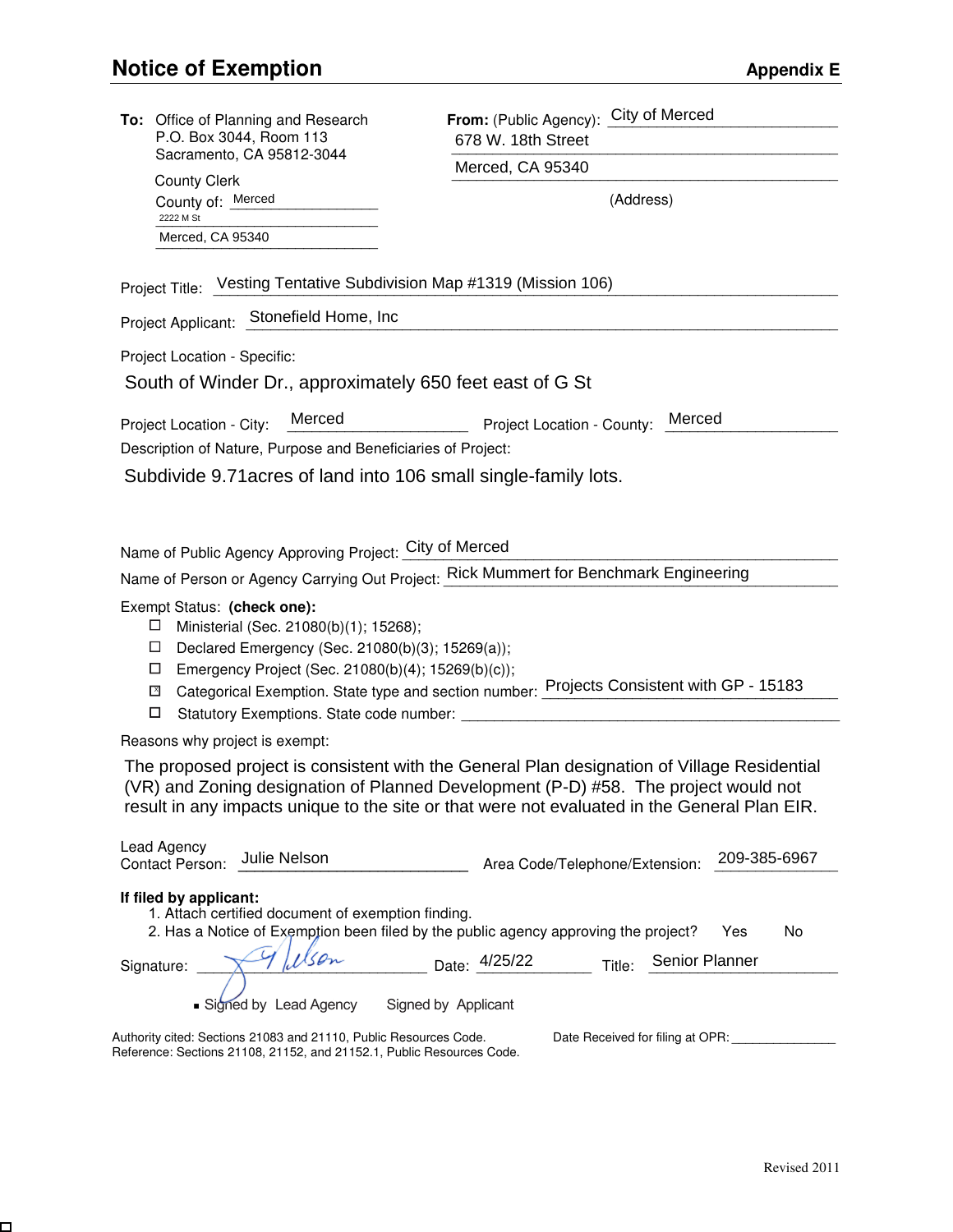# **The California Environmental Quality Act (CEQA) Section 15183 Findings:**

| <b>Application:</b> Vesting Tentative Subdivision Map #1319          | <b>Environmental Review</b> #22-21 |
|----------------------------------------------------------------------|------------------------------------|
| <b>Location:</b> South of Winder Avenue, 650 feet east of G Street   |                                    |
| <b>Assessor's Parcel Number:</b> APN: 259-130-045                    |                                    |
| <b>General Plan Designation:</b> Village Residential (VR)<br>Zoning: | Planned Development P-D #58        |

State CEQA Guidelines Section 15183 (Public Resources Code §21083.3), provides that projects which are consistent with the development density established by a Community Plan, General Plan, or Zoning for which an environmental impact report (EIR) has been certified "shall not require additional environmental review, except as might be necessary to examine whether there are project-specific significant effects which are peculiar to the project or its site."

The *Merced Vision 2030 General Plan* and its associated EIR (SCH# 2008071069) were certified in January 2012. The document comprehensively examined the potential environmental impacts that may occur as a result of build-out of the 28,576-acre Merced SUDP/SOI. For those significant environmental impacts (Loss of Agricultural Soils and Air Quality) for which no mitigation measures were available, the City adopted a Statement of Overriding Considerations (City Council Resolution #2011-63). This document herein incorporates by reference the *Merced Vision 2030 General Plan, the General Plan Program EIR*  (SCH# 2008071069)*,* and Resolution #2011-63.

### **The following findings are made in compliance with CEQA Section 15183 – Project consistent with a Community Plan or Zoning.**

In approving a project meeting the requirements of CEQA Section 15183, a public agency shall limit its examination of environmental effects to those which the agency determines, in an initial study or other analysis:

1. Is the project consistent with the General Plan and Zoning designations for the site (including density for residential developments)? The Ves X No

If yes, please explain below. If no, the project does not qualify for this exemption.

## *Comment/Finding:*

As indicated above, the General Plan designation for this site is Village Residential (VR) which allows 7 to 30 dwelling units per acre, with an average of 10 units per acre. The proposed tentative map would provide 11 units/acre which is consistent with the General Plan.

The site is zoned Planned Development (P-D) #58 and has a residential land use designation. The proposed tentative map is consistent with the zoning.

2. Are there any impacts that weren't evaluated in the General Plan EIR that are peculiar to the project or the parcel on which the project would be located? The Ves No X

If yes, an initial study or detailed analysis is necessary to determine if specific impacts will need to be mitigated.

If no, continue with CEQA Section 15183 Exemption.